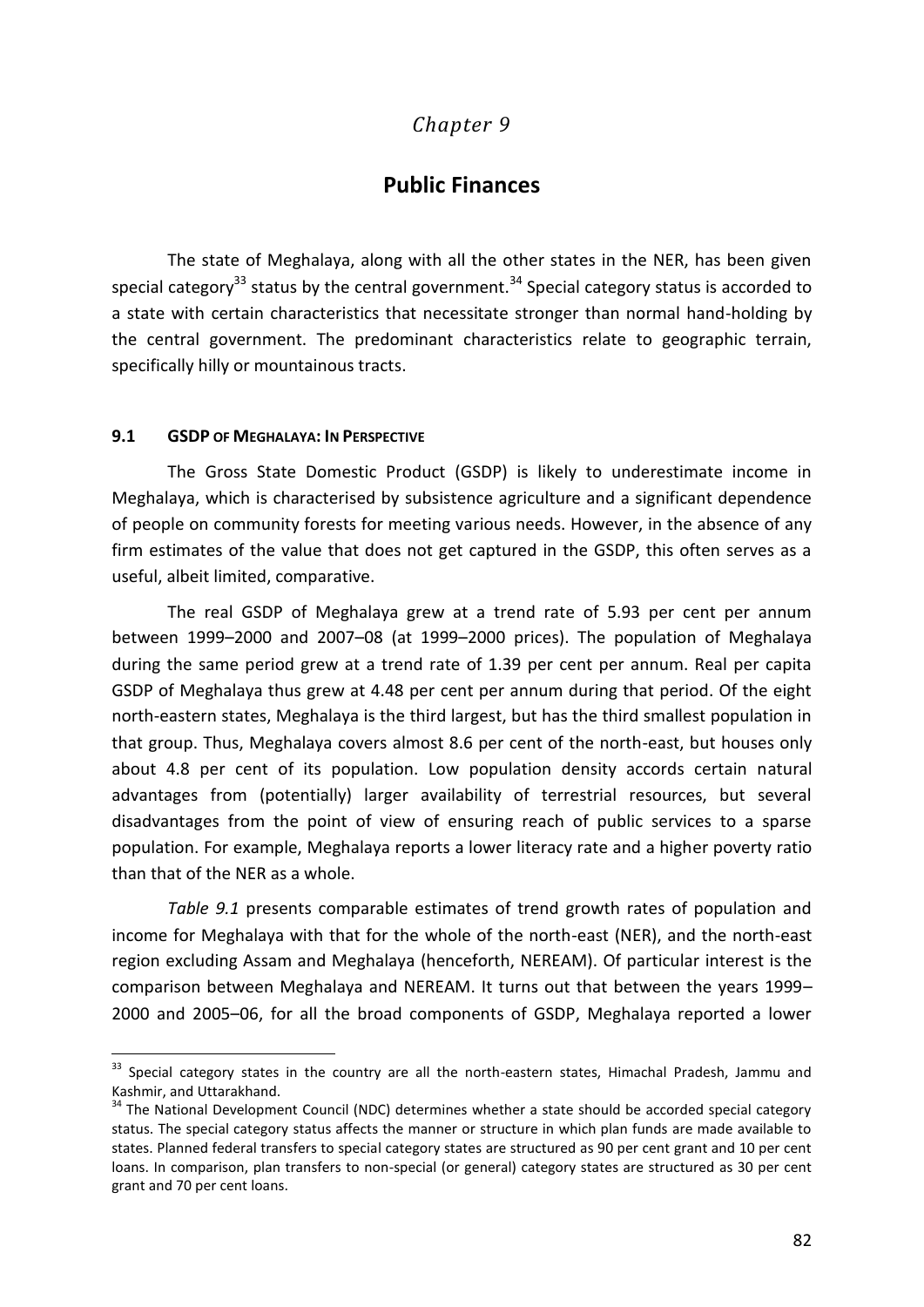trend growth rate than that for NEREAM. $35$  Thus, trend growth rate of aggregate GSDP for Meghalaya and NEREAM stood, respectively, at 5.99 and 7.35 (*Table 9.1*) per cent per annum.

| State/Region  |                                                       | <b>GSDP for Groups of Sectors</b> |                 | Total       | Population | Per Capita  |
|---------------|-------------------------------------------------------|-----------------------------------|-----------------|-------------|------------|-------------|
|               | <b>Agriculture</b><br>and Allied<br><b>Activities</b> | <b>Industry</b>                   | <b>Services</b> | <b>GSDP</b> | Growth     | <b>GSDP</b> |
| 1             |                                                       | 3                                 | 4               | 5           | 6          |             |
| Meghalaya     | 4.60                                                  | 7.95                              | 5.68            | 5.99        | 1.49       | 4.44        |
| <b>NER</b>    | 2.79                                                  | 9.96                              | 5.96            | 5.81        | 1.89       | 3.85        |
| <b>NEREAM</b> | 5.52                                                  | 12.50                             | 6.33            | 7.35        | 2.44       | 4.79        |

| Table 9.1: Trend Growth Rate between 1999–2000 and 2005–6 <sup>36</sup> |  |
|-------------------------------------------------------------------------|--|
|-------------------------------------------------------------------------|--|

*Source:* Central Statistical Organisation (CSO)

<u>.</u>

*Notes:* Figures for GSDP and its components at constant 1999–2000 prices

However, the population of Meghalaya grew at a significantly lower rate than that of the NEREAM. As a result, the difference in the trend rate of growth of per capita GSDP for Meghalaya (4.44 per cent) and NEREAM (4.79 per cent) is significantly lower than the difference between the rates for Meghalaya and the NER. But despite relatively slower growth in recent years, per capita GSDP for Meghalaya is more than 80 per cent higher than that for NEREAM.<sup>37</sup> Meghalaya thus has a significant head start (as compared to NEREAM) in its effort to catch up with the average all India per capita GDP. Despite the head start however, this gap remains daunting.

A distinctive feature of the growth pattern between 1999–2000 and 2005–06 in almost all north-eastern states has been a gradual revival in the fortunes of the industrial sector (*Table 9.2*). As a corollary, there has been some decline in the share of agriculture and allied sectors, as also in the service sectors. Of the three broad categories, agriculture and allied sectors continue to be the slowest growing group. Its share in Meghalaya is significantly lower than its corresponding share in NEREAM.

(Per cent)

<sup>&</sup>lt;sup>35</sup>Total GSDP is classified into three broad groups. In practice, there are two ways commonly utilised to construct the three groups. In one scheme these are (i) primary, (ii) secondary, and (iii) tertiary sectors. In the other scheme these are (i) agriculture and allied activities, (ii) industry, and (iii) services. Primary sector constitutes (a) Agriculture, (b) Forestry and Logging, (c) Fishing), and (d) Mining and Quarrying sectors. Agriculture and Allied Activities constitute Primary sector excluding Mining and Quarrying. Secondary sector constitutes (a) Manufacturing (both Registered and Unregistered), (b) Construction, and (c) Electricity, Gas, and Water Supply. Industry constitutes Mining and Quarrying, and Secondary sector. The composition of Tertiary sector is identical to that of Services and includes the following: (a) Transport, Storage, and Communication, (b) Trade, Hotels, and Restaurants, (c) Banking and Insurance, (d) Real Estate and Ownership of Dwellings, (e) Public Administration, and (f) Other Services.

<sup>&</sup>lt;sup>36</sup>Comparable and consistent data for all relevant states is available up to 2005–06 only. However, data for Meghalaya is also available for 2006–07 and 2007–08.

 $37$ In 2005–06, at current prices, the per capita GSDP of Meghalaya and NEREAM stood at, respectively, Rs 25,707 and Rs 13,601.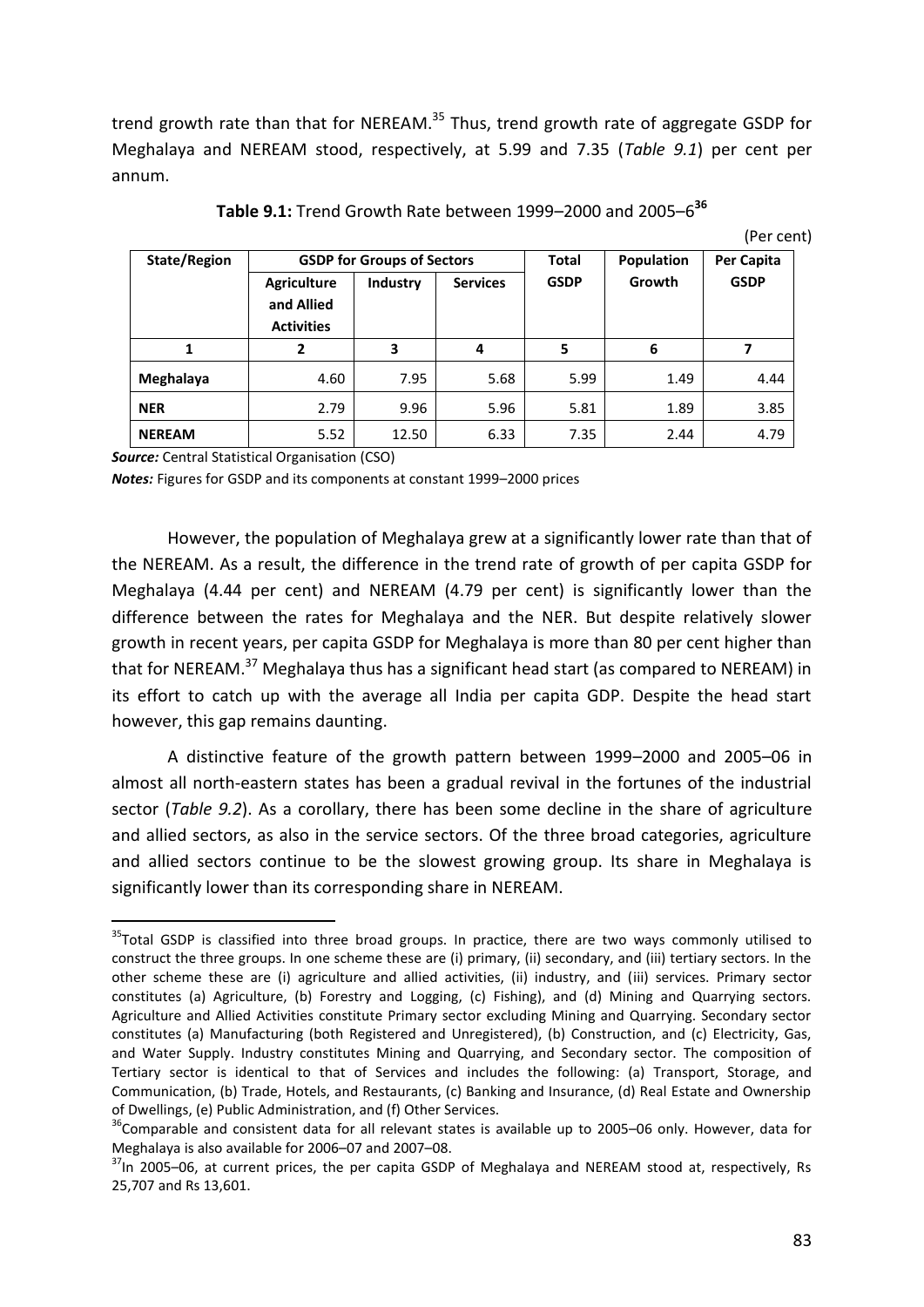| State(s)      | <b>Agriculture and Allied</b><br><b>Sectors</b> |         |            | Industry   | <b>Services</b> |         |  |
|---------------|-------------------------------------------------|---------|------------|------------|-----------------|---------|--|
|               | 1999-2000                                       | 2006-07 | 1999-2000  | 2006-07    | 1999-2000       | 2006-07 |  |
|               | 2                                               | 3       | 4          |            | 6               |         |  |
| Meghalaya     | 22.93                                           | 20.09   | 23.31 (38) | 27.86 (32) | 53.76           | 52.05   |  |
| <b>NER</b>    | 32.35                                           | 25.26   | 18.38 (24) | 22.35(16)  | 49.27           | 52.38   |  |
| <b>NEREAM</b> | 27.94                                           | 24.78   | 17.41(4)   | 23.97(3)   | 54.64           | 51.25   |  |

#### **Table 9.2:** Structure of GSDP in 1999–2000 and 2006–07

(Percentage Share at Constant 1999–2000 prices)

*Source:* Same as in *Table 9.1*

*Notes*: Figures for GSDP and its components are at constant 1999–2000 prices. Figures in parentheses indicate the per cent share of mining and quarrying sectors out of the total for Industry.

In 1999–2000, the mining and quarrying sector contributed almost two-fifths of industry GSDP in Meghalaya (*Table 9.2*), but the share has gradually declined to about onethird in 2005–06. However, for NEREAM, mining and quarrying barely constituted 4 per cent of industrial GSDP in 1999–2000. By 2005–06 its contribution had further depleted to about 2 per cent only. The mining and quarrying sector could constitute a key concern for the economy of Meghalaya, which needs to be addressed fast on account of the fragile ecosystem and perceptible environmental degradation of the state. Efforts must therefore be redoubled to evolve a far-sighted policy for sustainable harvesting of mineral resources. Further, it is likely that there are abundant opportunities in moving up the value chain in mineral refining and processing within the state. This would also help shore up incomes (and employment) and promote more sustainable upstream (backward linkage) mining activity.

#### **9.2 INVESTMENT FOR ACCELERATING GROWTH**

Improving the standard of living of the people would require sustained increases in per capita income levels. Given the current levels of income, this will require a significant acceleration in growth rate. If by 2030 the people of Meghalaya are to achieve living standards comparable to the rest of India, their per capita GSDP would need to grow at an average rate of 11.5 per cent.

Following the *North Eastern Region: Vision 2020*, an illustrative scheme for accelerating the growth process is shown in *Table 9.3a.* To be realistic about the feasible path of acceleration, it is necessary to split the time frame into the plan periods. It is also assumed that the growth momentum achieved by 2020 is sustained up to the terminal year of projection in 2030.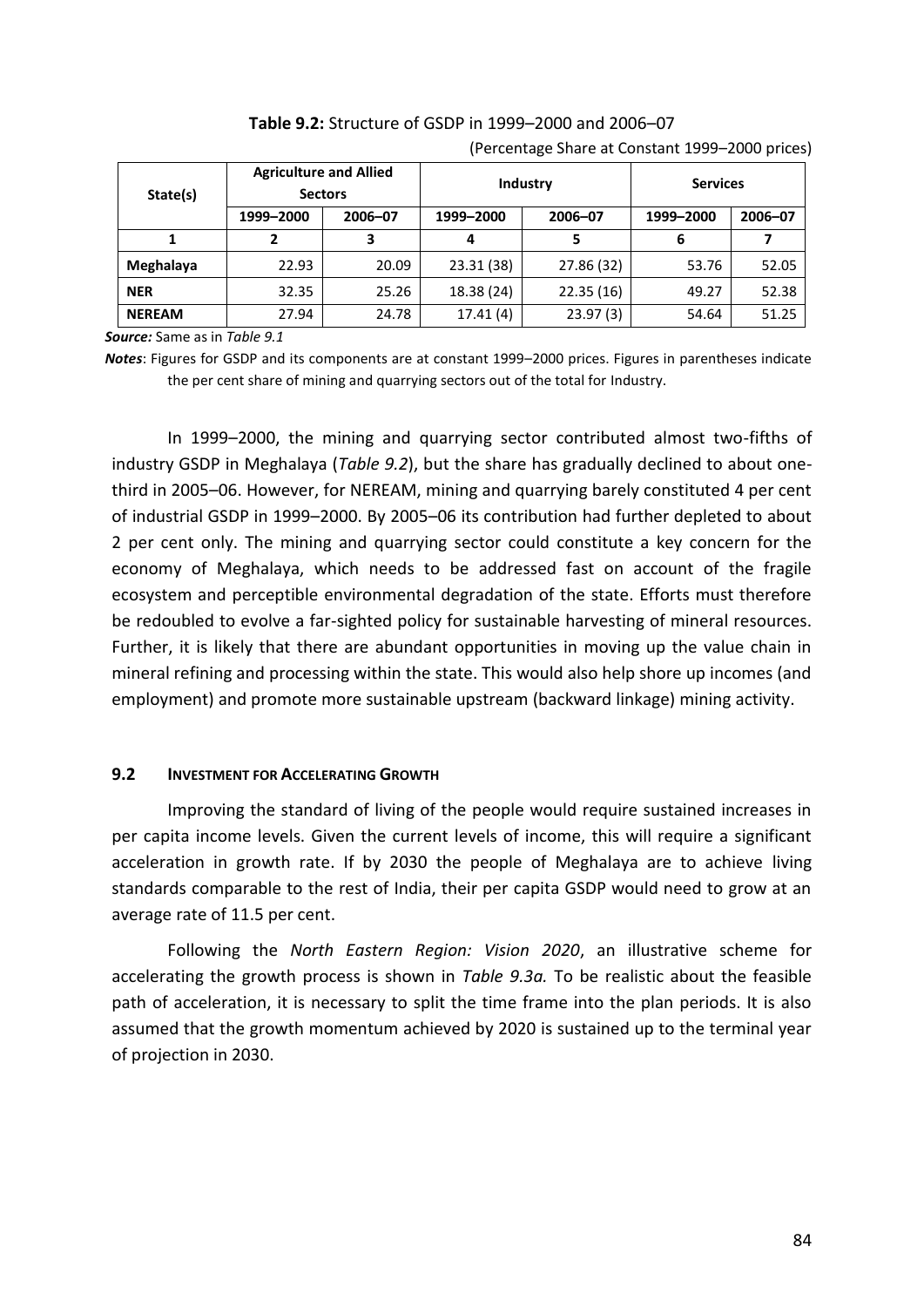| Plan             | Years                          | <b>Required</b> | Projected   | Projected  | <b>Derived</b> | <b>Implied Per</b> |
|------------------|--------------------------------|-----------------|-------------|------------|----------------|--------------------|
| Period           |                                | <b>GSDP</b>     | <b>GSDP</b> | Population | Per            | Capita             |
|                  |                                | <b>CAGR (%)</b> | (Rs crore)  | CAGR (%)   | Capita         | <b>GSDP</b>        |
|                  |                                |                 |             |            | <b>GSDP</b>    | Growth (%)         |
|                  |                                |                 |             |            | (End           |                    |
|                  |                                |                 |             |            | Year)          |                    |
| $11^{\text{th}}$ | 2010-11 to 2011-12             | 7.85            | 54,950      | 1.19       | 48,039         | 6.66               |
| $12^{\text{th}}$ | 2012-13 to 2016-17             | 9.45            | 83,154      | 1.15       | 71,265         | 8.30               |
| $13^{\text{th}}$ | 2017-18 to 2021-22             | 10.25           | 1,34,713    | 1.09       | 1,09,955       | 9.16               |
| $14^{th}$        | 2022-23 to 2026-27             | 10.25           | 2,19,433    | 1.04       | 1,70,100       | 9.21               |
| $15^{\text{th}}$ | 2027-28 to 2029-30             | 10.25           | 1,93,294    | 0.67       | 2,23,453       | 9.58               |
|                  |                                |                 |             |            |                |                    |
|                  | Average Annual Growth Rate (%) | 9.92            |             | 1.04       |                | 8.88               |

**Table 9.3a:** Projected Trajectory of Growth of Meghalaya (at 2009–10 prices)

Source: Authors' own computation

## **Table 9.3b:** Projected Investment Requirement (at 2009–10 prices)

| Plan      | Years              |                                                       | <b>Investment Required</b> | <b>Investment Required</b> |                |  |
|-----------|--------------------|-------------------------------------------------------|----------------------------|----------------------------|----------------|--|
| Period    |                    |                                                       | (Rs crore)                 | (Per cent of GSDP)         |                |  |
|           |                    | <b>Assumption I</b>                                   | <b>Assumption II</b>       | <b>ICORI</b>               | <b>ICOR II</b> |  |
|           |                    | <b>ICOR declines from 4.0</b><br><b>ICOR constant</b> |                            |                            |                |  |
|           |                    | at 4.0                                                | to 3.6                     |                            |                |  |
| $11^{th}$ | 2010-11 to 2011-12 | 7,034                                                 | 7,014                      | 28.8                       | 28.7           |  |
| $12^{th}$ | 2012-13 to 2016-17 | 28,937                                                | 28,287                     | 34.8                       | 34.0           |  |
| $13^{th}$ | 2017-18 to 2021-22 | 50,097                                                | 47,673                     | 37.2                       | 35.4           |  |
| $14^{th}$ | 2022-23 to 2026-27 | 81,603                                                | 75,507                     | 37.2                       | 34.4           |  |
| $15^{th}$ | 2027-28 to 2029-30 | 71,882                                                | 65,048                     | 37.2                       | 33.7           |  |

*Source*: Authors' own computation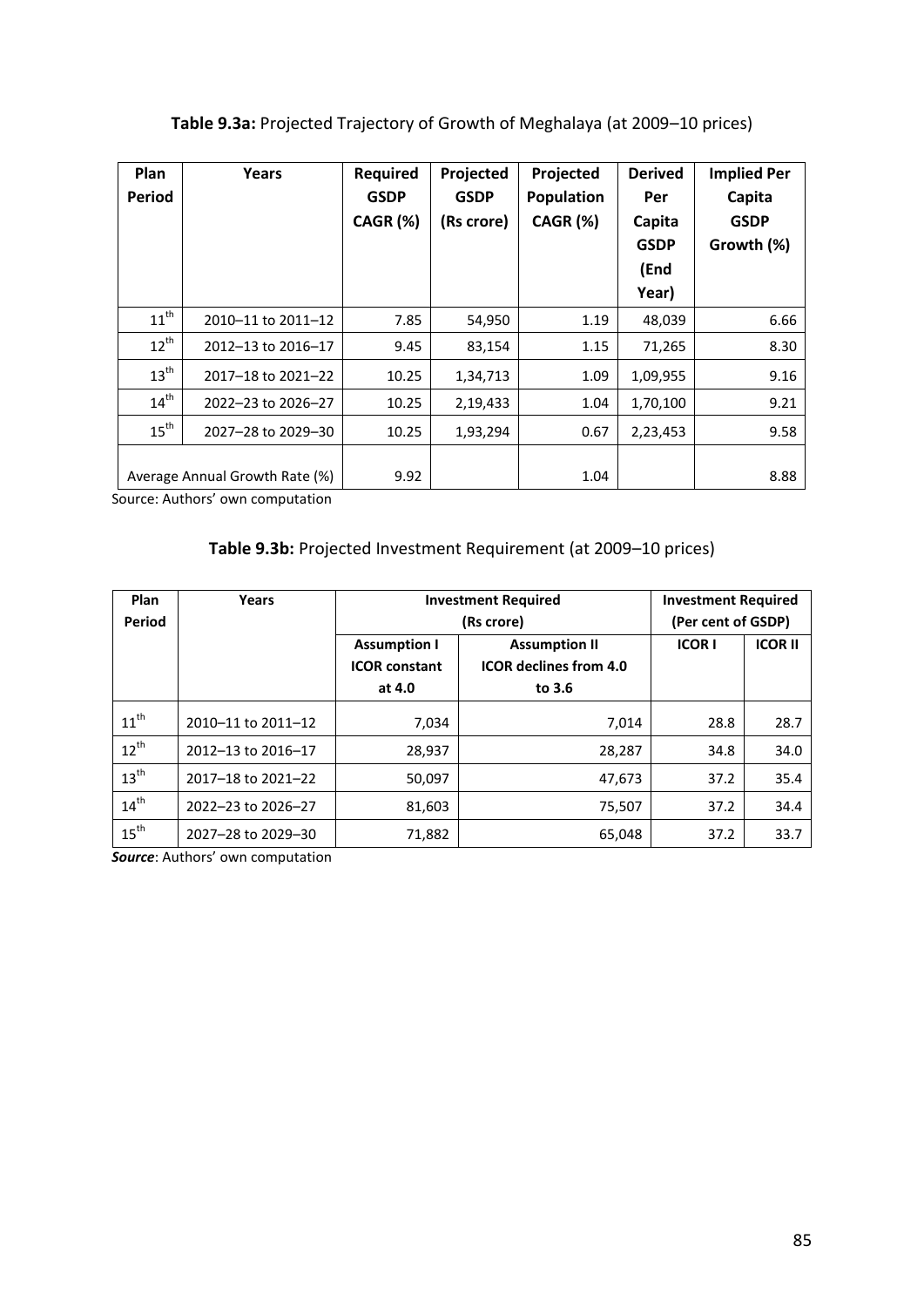



**Implied CAGR (%) of Per Capita GSDP**



**Required Investment to Achieve Growth Target In Crores, 2009-10 Prices**



**Required Investment as Percentage of GSDP**



It is evident from *Tables 9.3a* and *9.3b* that Meghalaya requires a massive investment as well as significant increase in productivity if it desires to achieve a standard of living somewhere near that of the rest of India by 2030. Investment requirements may be met from savings and borrowings, both government and private. In the case of the government, capital expenditure is of the nature of investments and may be financed from current revenues (tax and non-tax), but only if there is revenue surplus (zero revenue deficits). In the eight year period, from 2000–01 to 2007–08, Meghalaya was revenue surplus in six years (all but 2001–02 and 2004–05) (Figure 9.2). However, the revenue surplus is barely 2 per cent of GSDP and can at best cover only a small fraction of the additional investment requirements. Even with optimistic assumptions on the ICOR (Column 5, *Table 9.3b*), the (desirable) investment rate averages about 37 per cent of GSDP. Thus other feasible avenues of resources have to be rigorously explored.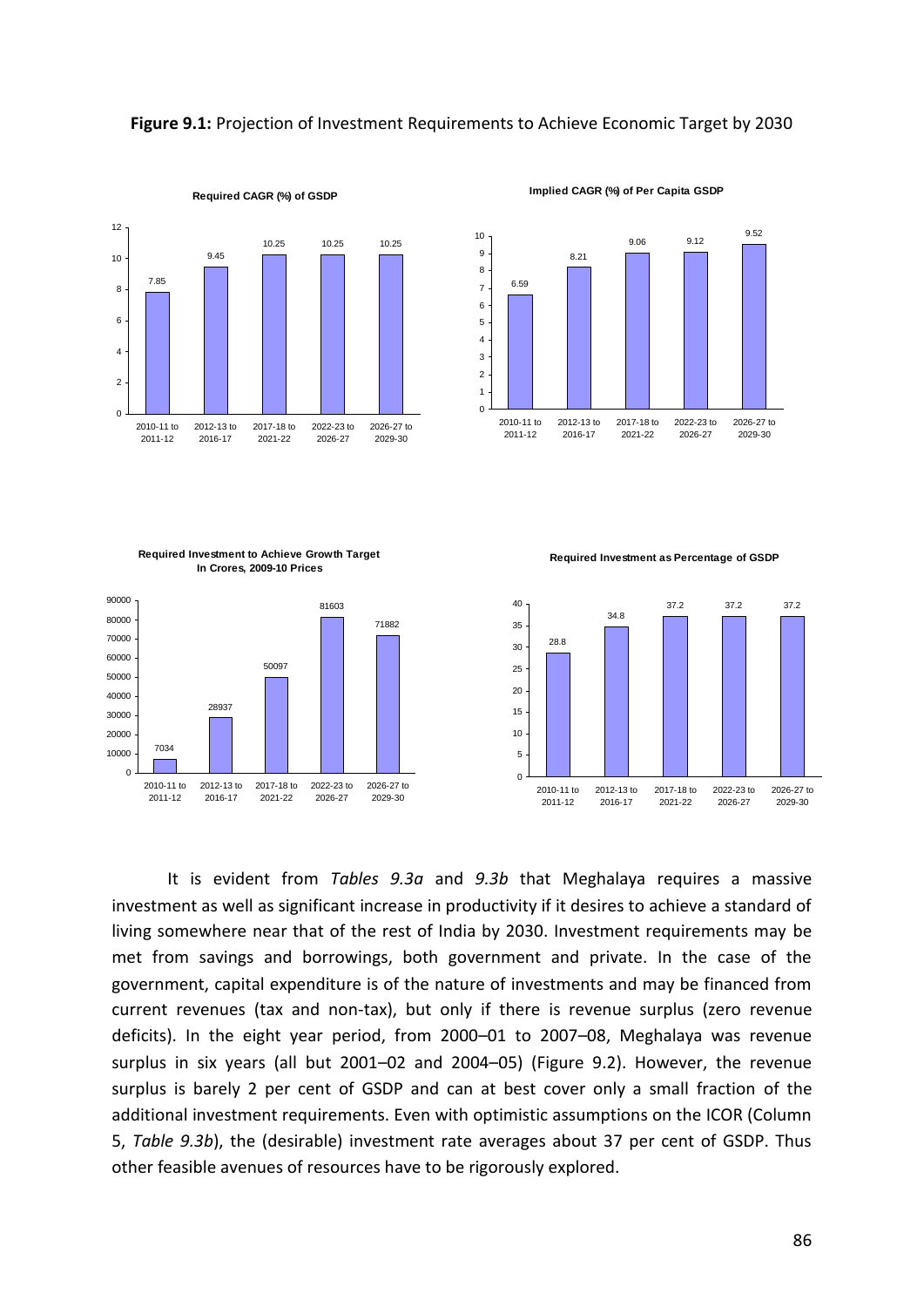

**Figure 9.2:** Revenue Deficits as Percentage of GSDP

A possible source of investment lies in additional government borrowing, which adds to government public debt either through public accounts or other internal and external borrowings. This in turn results in an increase in the fiscal deficit in government accounts. Between 2000–01 and 2007–08, the fiscal deficit for Meghalaya has varied between 1.1 per cent and 6.3 per cent of GSDP (with an average of 3.8 per cent; *see Table 9.4*). In years of revenue surplus, the full measure of fiscal deficits may, arguably, be assumed to finance capital expenditures or new investments. Thus, revenue surplus and budgetary borrowing together allow for (on an average) about 5 per cent of GSDP as new investment or capital expenditure. In fact, capital expenditure as derived from budgets averaged less than 4.5 per cent of GSDP between 2000–01 and 2007–08.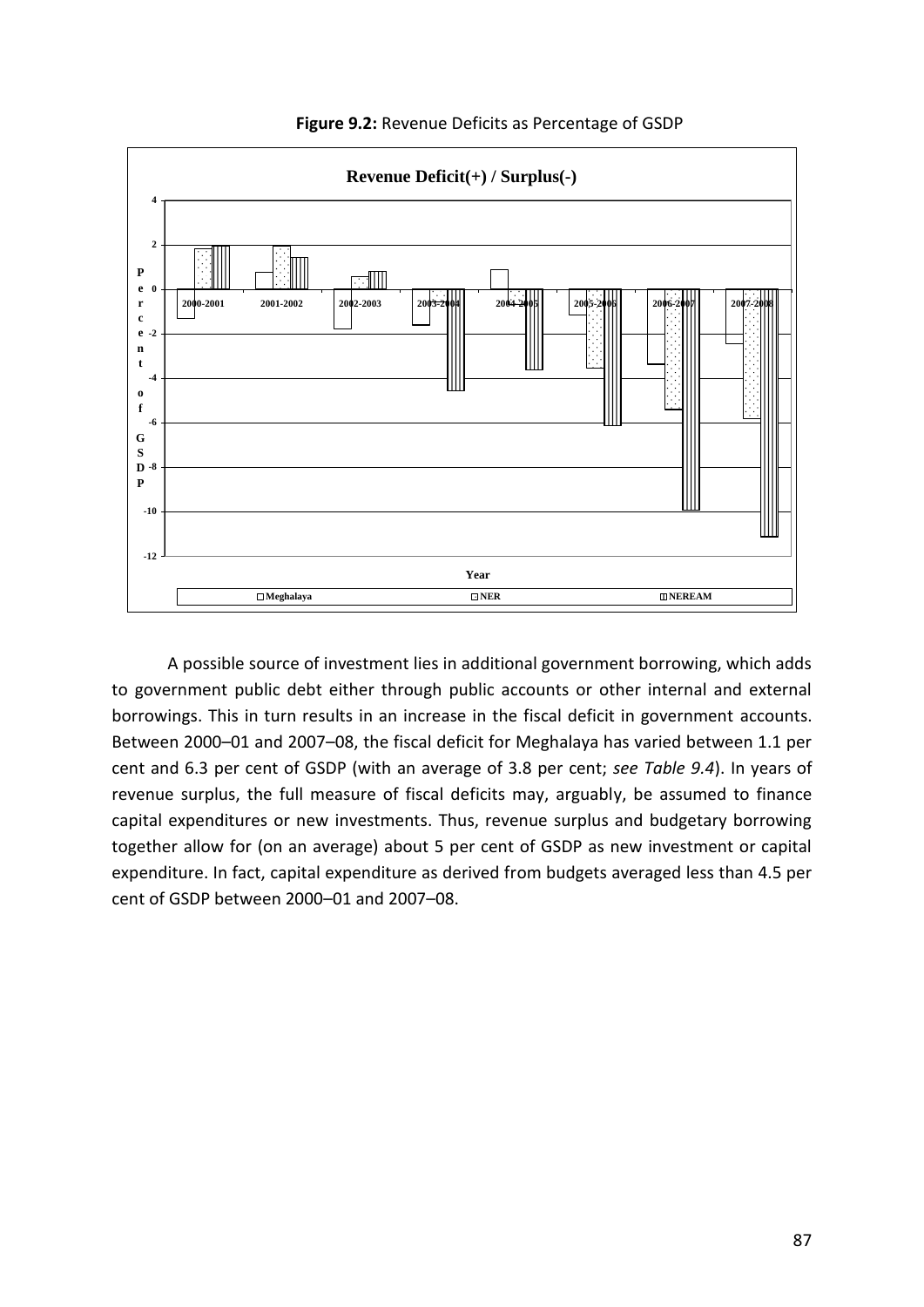|           |           | $\mu$ checked of our $\mu$ |            |               |               |               |
|-----------|-----------|----------------------------|------------|---------------|---------------|---------------|
|           | Meghalaya |                            | <b>NER</b> |               | <b>NEREAM</b> |               |
| Year      | Revenue   | <b>Fiscal</b>              | Revenue    | <b>Fiscal</b> | Revenue       | <b>Fiscal</b> |
| 1987-88   | $-10.93$  | 0.06                       | $-1.00$    | 7.47          | $-3.93$       | 11.56         |
| 1988-89   | $-11.51$  | 1.42                       | $-1.06$    | 6.50          | $-3.16$       | 12.17         |
| 1989-90   | $-5.52$   | 3.82                       | $-0.50$    | 7.23          | $-4.24$       | 10.19         |
| 1990-91   | $-4.15$   | 4.05                       | $-3.17$    | 3.92          | $-14.08$      | $-0.59$       |
| 1991-92   | $-3.01$   | 6.10                       | $-3.83$    | 3.70          | $-7.14$       | 6.23          |
| 1992-93   | $-1.38$   | 7.07                       | $-3.67$    | 2.06          | $-9.37$       | 1.49          |
| 1993-94   | $-1.19$   | 5.80                       | $-4.24$    | 0.76          | $-8.44$       | 1.64          |
| 1994-95   | $-4.41$   | 2.12                       | $-0.72$    | 4.11          | $-6.04$       | 4.72          |
| 1995-96   | $-5.19$   | 2.60                       | $-1.36$    | 4.01          | $-5.98$       | 5.87          |
| 1996-97   | $-5.16$   | 1.05                       | $-2.81$    | 2.37          | $-5.47$       | 7.11          |
| 1997-98   | $-0.47$   | 5.06                       | $-1.37$    | 3.51          | $-1.80$       | 9.18          |
| 1998-99   | $-0.59$   | 5.01                       | $-1.19$    | 2.95          | $-3.08$       | 5.85          |
| 1999-2000 | $-0.44$   | 5.84                       | 2.17       | 6.23          | 1.12          | 10.09         |
| 2000-2001 | $-1.33$   | 6.30                       | 1.83       | 5.99          | 1.94          | 9.89          |
| 2001-2002 | 0.75      | 4.93                       | 1.92       | 5.85          | 1.42          | 10.23         |
| 2002-2003 | $-1.77$   | 3.38                       | 0.58       | 4.24          | 0.79          | 8.91          |
| 2003-2004 | $-1.61$   | 3.82                       | $-0.58$    | 3.55          | $-4.56$       | 4.74          |
| 2004-2005 | 0.86      | 5.39                       | $-0.68$    | 4.90          | $-3.62$       | 6.83          |
| 2005-2006 | $-1.15$   | 2.83                       | $-3.56$    | 1.43          | $-6.12$       | 5.40          |
| 2006-2007 | $-3.37$   | 1.07                       | $-5.41$    | 0.04          | $-9.94$       | 2.24          |
| 2007-2008 | $-2.47$   | 2.82                       | $-5.83$    | 0.21          | $-11.13$      | 2.42          |
| 2008-2009 | $-6.26$   | 1.50                       | $-4.62$    | 5.42          | $-10.32$      | 10.24         |

**Table 9.4:** Revenue and Fiscal Deficits, 1987–88 to 2008–09

(Per cent of GSDP)

*Source:* Authors' own computation, derived from RBI Study on State Finances, various issues.

Current borrowings, as reflected in the measure of the fiscal deficit, are not the only source of public sector investment. State corporations may make investments from their internal resources or from borrowing that may not be fully reflected in state budgets, unless the budgets and annual accounts of the public sector corporations are fully integrated. It appears that less than 15 per cent of investment needs are being met from public sources. The remainder of investment has to come from the private sector. In many cases, this can be facilitated through public-private partnerships.

#### **9.3 GROWTH OF REVENUE AND EXPENDITURE**

The investible resource position of a government is determined by its savings and borrowings programme. In turn, the measures of revenue surplus and fiscal deficit may be loosely construed to correspond with the savings and borrowings programme. However, the deficit indicators are only an ex-post rendition. The active measures constitute revenue and expenditure programmes.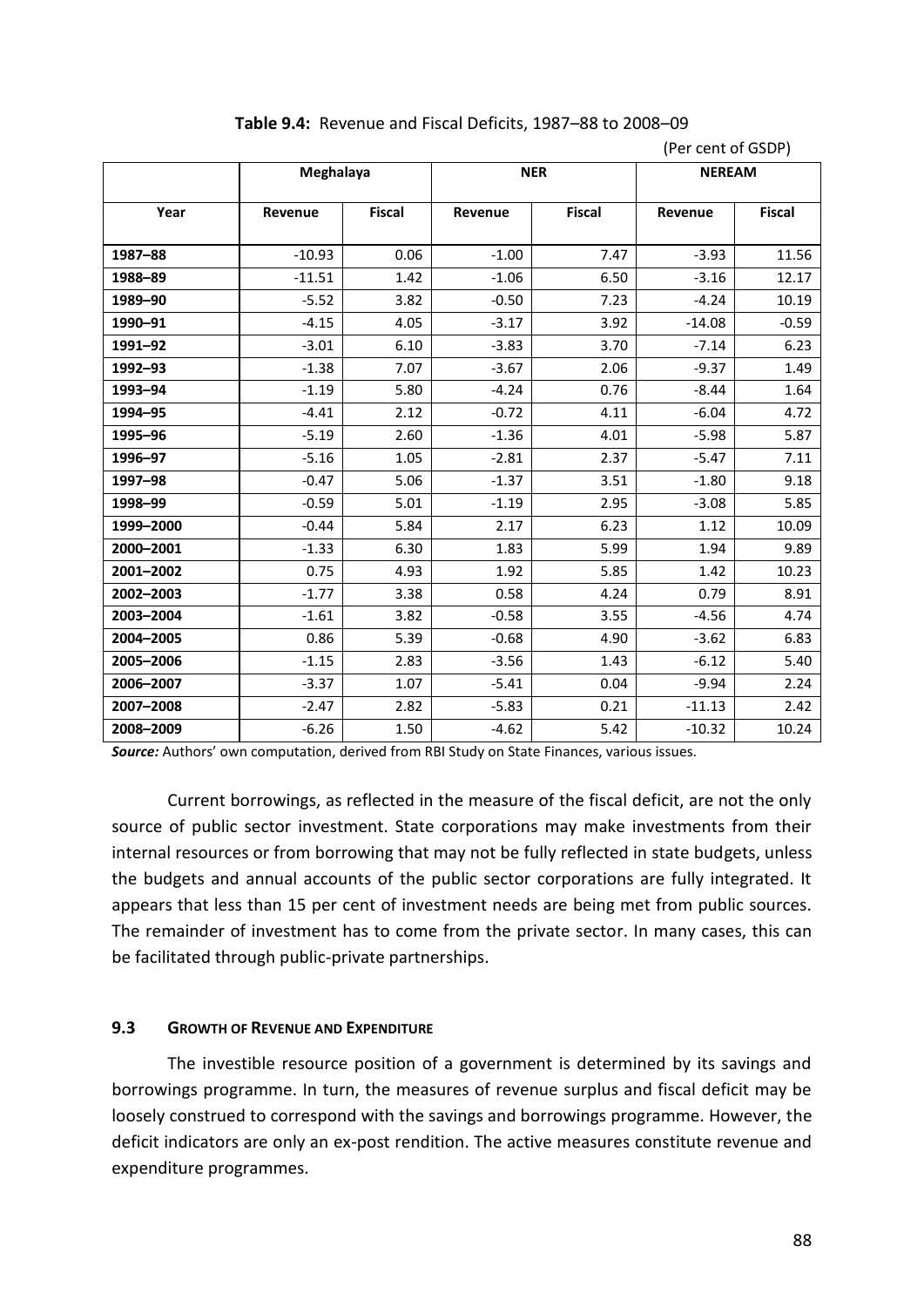Between 2000–01 and 2007–08, total revenues for Meghalaya show the lowest rate of growth as compared to the NER or NEREAM (*Table 9.5*). Growth rates of total revenues reflect a similar picture even for a longer period between 1987–88 and 2007–08. Further, for the period between 2000–01 and 2007–08, the rate of growth of each category of revenue (tax, non-tax, grants-in-aid, and contributions) in Meghalaya trails the rate of growth of the respective components for NEREAM. However, over a longer period, between 1987–88 and 2007–08, both tax and non-tax revenues in Meghalaya showed a significantly higher rate of growth (compare Columns 2 and 6, *Table 9.5*) than for NEREAM.

|                             |                    |                 |            |            |            | (Per cent)              |  |  |
|-----------------------------|--------------------|-----------------|------------|------------|------------|-------------------------|--|--|
|                             |                    | Meghalaya       | <b>NER</b> |            |            | <b>NEREAM</b>           |  |  |
|                             | $1987 - 8$         | $2000 - 1$      | 1987-8 to  | 2000-1 to  | 1987-8 to  | 2000-1 to               |  |  |
|                             | to                 | to              | $2007 - 8$ | $2007 - 8$ | $2007 - 8$ | $2007 - 8$              |  |  |
|                             | $2007 - 8$         | $2007 - 8$      |            |            |            |                         |  |  |
| 1                           | $\overline{2}$     | 3               | 4          | 5          | 6          | $\overline{\mathbf{z}}$ |  |  |
|                             |                    | <b>Receipts</b> |            |            |            |                         |  |  |
| <b>Total Revenue</b>        | 11.47              | 12.13           | 12.24      | 15.71      | 12.05      | 15.23                   |  |  |
| Tax                         | 10.82              | 19.00           | 11.89      | 17.78      | 8.85       | 21.21                   |  |  |
| Non-tax                     | 13.86              | 13.45           | 11.05      | 22.41      | 9.76       | 20.27                   |  |  |
| <b>Grants-in-Aid</b><br>and |                    |                 |            |            |            |                         |  |  |
| <b>Contributions</b>        | 11.48              | 8.73            | 12.69      | 13.44      | 13.51      | 13.33                   |  |  |
|                             | <b>Expenditure</b> |                 |            |            |            |                         |  |  |
| <b>Total Expenditure</b>    | 11.92              | 10.96           | 12.06      | 11.83      | 12.11      | 11.86                   |  |  |
| Revenue                     | 12.49              | 11.09           | 12.15      | 10.50      | 12.12      | 9.95                    |  |  |
| Capital                     | 9.19               | 10.47           | 11.55      | 19.34      | 11.97      | 19.48                   |  |  |

**Table 9.5**: Trend Growth Rates of Revenue and Expenditure

*Source:* Basic data from Public Finance Information System (Databank), National Institute of Public Finance and Policy.

The tax-GSDP ratio of Meghalaya increased from 7.14 per cent in 2000–01 to 11.61 per cent in 2007–08. Similarly, the tax-GSDP ratio for NEREAM has also increased from 6.54 per cent in 2000–01 to 11.24 per cent in 2007–08. Thus, despite the higher growth rate of GSDP and buoyancy in taxes, the tax-GSDP ratio for NEREAM is lower than for Meghalaya. But it is also apparent that in the last decade or so, NEREAM has been gradually catching up with Meghalaya, which is possibly losing its pre-eminent position in the NER. Alternatively, one may interpret this as an improvement in balanced development of the NER.

Total expenditure in Meghalaya has grown at a lower rate (compare Columns 3 and 7 in *Table 9.5*) than that for NEREAM. This is true for the period between 2000–01 and 2007–08, as well as for the longer period between 1987–88 and 2007–08. The rate of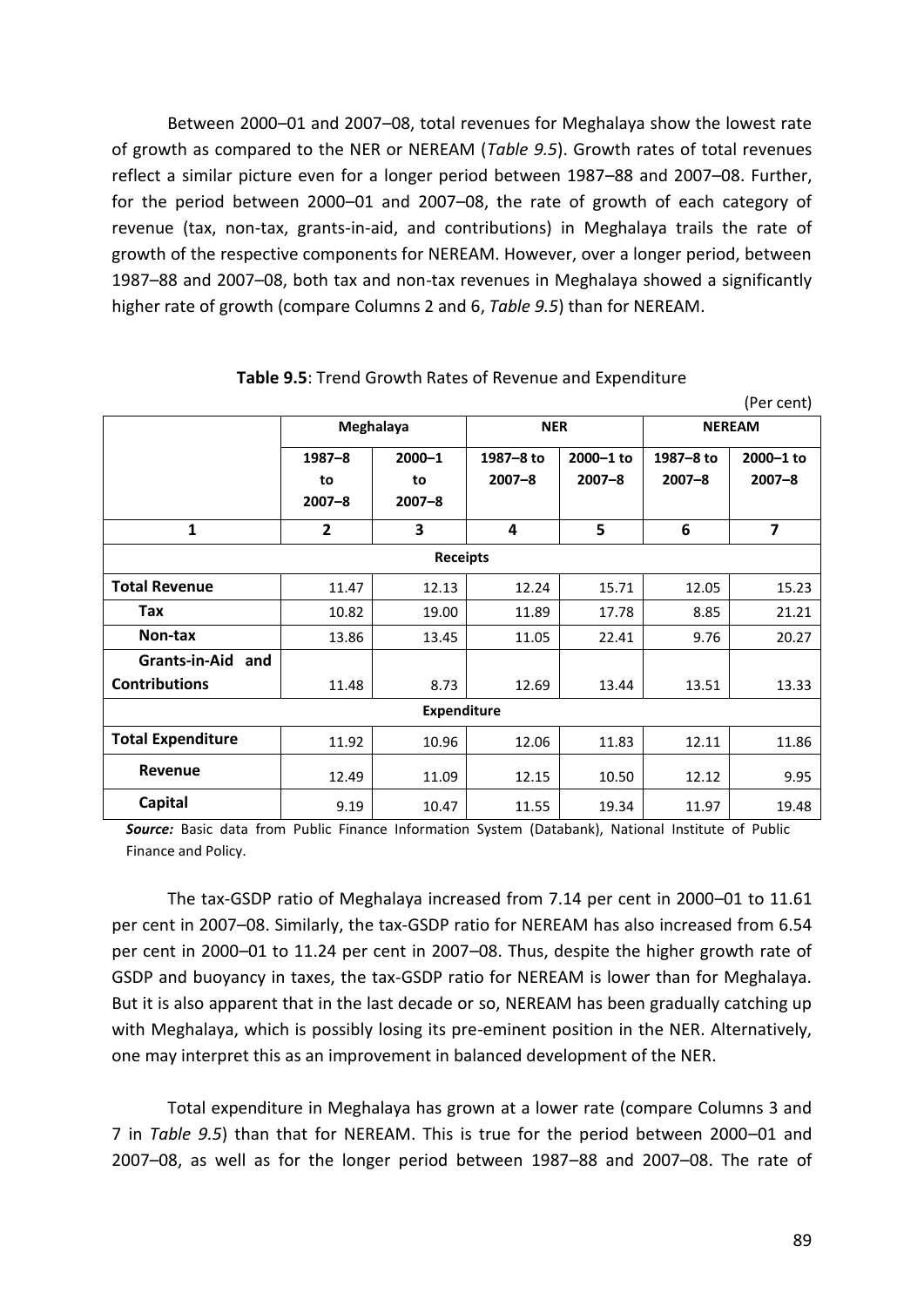growth of expenditure between 2000–01 and 2007–08 is lower than the rate between 1987–88 and 2007–08 for both Meghalaya and NEREAM. Further, analysis of the broad components of expenditure reveals that between 2000–01 and 2007–08, in Meghalaya the trend rate of growth of revenue expenditure was higher than the rate for capital expenditure (Column 3, *Table 9.5*). In the case of NEREAM, however, over the same period the trend rate of growth of capital expenditure is almost double the rate for revenue expenditure (Column 7, *Table 9.5*). This suggests that perhaps Meghalaya is the only outlier in the entire group of 11 special category states that has not accelerated its capital expenditure.

Between 2000–01 and 2007–08, the rate of growth of revenue expenditure in Meghalaya was slightly higher than that for NEREAM (compare Columns 3 and 7 in *Table 9.5*). In comparison, the rate of growth of capital expenditure in Meghalaya is almost half the rate observed for NEREAM.

Thus, capital expenditure in Meghalaya is critically straining existing infrastructure, with consequent social and economic costs in terms of growth and employment. This feeds back into revenue mobilisation performance as observed with a deceleration in tax revenues for Meghalaya. An urgent redressal of this situation appears to be desirable. The next section therefore details the structure of revenue and expenditure. The discussion is intended to examine any anomalies in the emergent structure that may seriously impede prospects for economic growth.

#### **9.4 STRUCTURE OF REVENUE AND EXPENDITURE**

The differences in growth rates of the components of revenue and expenditure have resulted in significantly altering their structure in the last decade. Thus, the share of grantsin-aid and contributions, which constituted more than two-thirds of revenues for Meghalaya in 2000–01, has declined to about 56 per cent in 2007–08 (Columns 2 and 3 in *Table 9.6*). For NEREAM this declined from more than three-fourths to about two-thirds over the same period (Columns 6 and 7, *Table 9.6*). Conversely, for Meghalaya the share of tax revenues (in total revenues) increased from about one-quarter in 2000–01 to more than one-third in 2007–08. The share of non-tax revenues has shown some increase over the period, but remains less than 10 per cent. The overall trend for Meghalaya and NER are however similar, with an increase in the share of tax and non-tax revenues and a decline in the share of grants-in-aid and contributions.

On the expenditure side, in contrast, Meghalaya presented a change in structure that was contrary to that for NEREAM. In Meghalaya, the share of revenue expenditure in total expenditure increased by about 3 percentage points, with an equivalent reduction in the share of capital expenditure. But for NEREAM, the share of revenue expenditure declined by almost 9 percentage points, with a corresponding increase in the share of capital expenditure.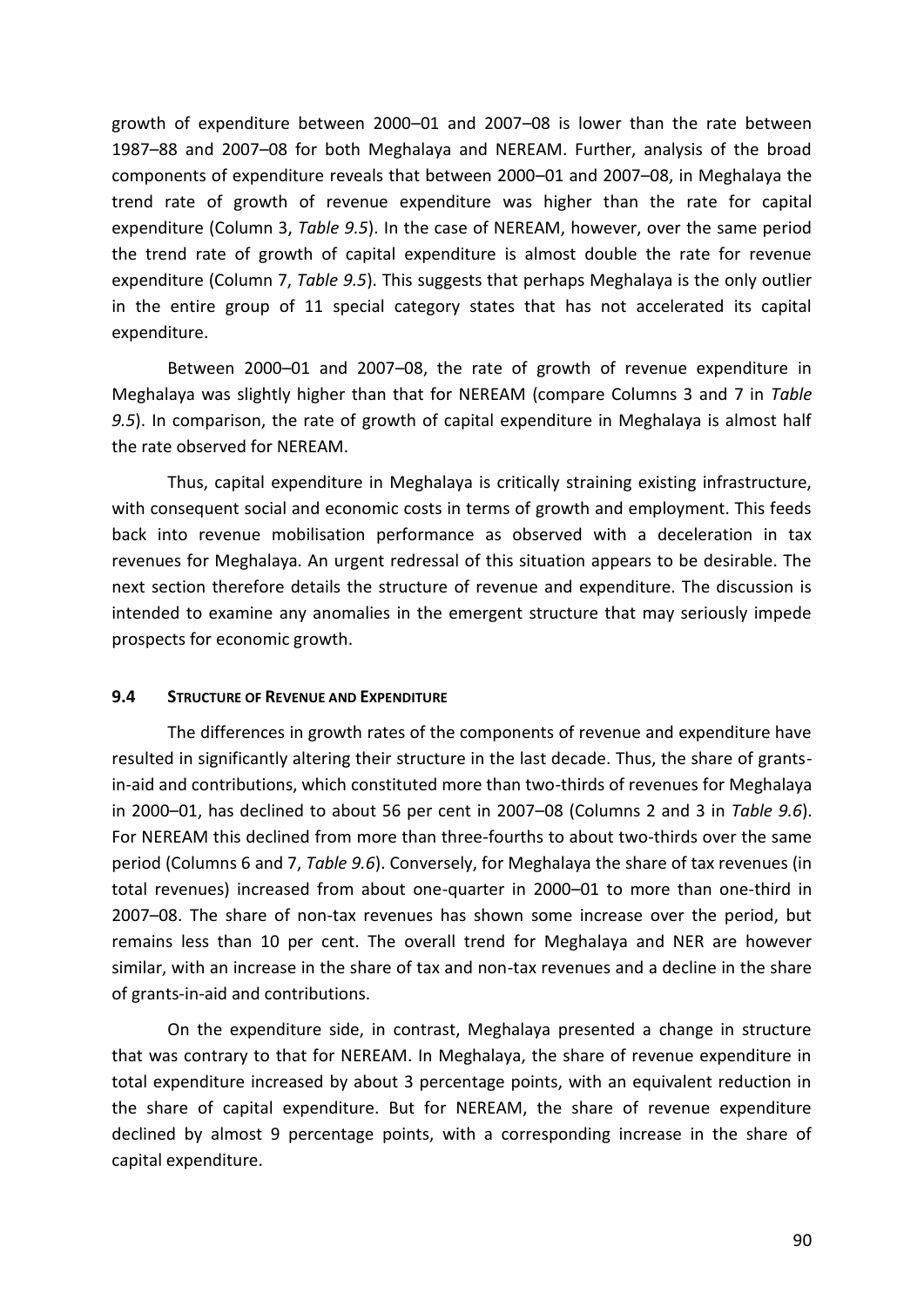| <b>State/Region</b><br>Year | Meghalaya  |                 |            |            |            |               |  |
|-----------------------------|------------|-----------------|------------|------------|------------|---------------|--|
|                             |            |                 |            | <b>NER</b> |            | <b>NEREAM</b> |  |
|                             | $2000 - 1$ | $2007 - 8$      | $2000 - 1$ | $2007 - 8$ | $2000 - 1$ | $2007 - 8$    |  |
| 1                           | 2          | 3               | 4          | 5          | 6          | 7             |  |
|                             |            | <b>Receipts</b> |            |            |            |               |  |
| Tax                         | 24.99      | 36.18           | 34.02      | 37.51      | 17.17      | 22.57         |  |
| Non-tax                     | 7.63       | 8.15            | 7.28       | 10.72      | 5.40       | 8.14          |  |
| <b>Grants-in-aid and</b>    |            |                 |            |            |            |               |  |
| <b>Contributions</b>        | 67.38      | 55.67           | 58.69      | 51.77      | 77.43      | 69.29         |  |
| <b>Expenditure</b>          |            |                 |            |            |            |               |  |
| Revenue                     | 82.68      | 85.19           | 87.18      | 80.80      | 83.75      | 73.96         |  |
| Capital                     | 17.32      | 14.81           | 12.82      | 19.20      | 16.25      | 26.04         |  |

#### **Table 9.6:** Structure of Revenue and Expenditure

*Source:* Same as *Table 9.4* and *9.5*

We further investigate the components of tax revenues and expenditures to see if there are similarities or differences in the respective trajectories. Segregating tax revenues into own-tax revenues and share in central taxes shows that between 2000–01 and 2007– 08, for Meghalaya, there is some decline in the proportion of own-taxes (*Table 9.7*). NEREAM also presents a similar picture, though less pronounced.<sup>38</sup>

#### **Table 9.7:** Structure of Tax Revenue

(Per cent)

| State/Region           | Meghalaya  |            | <b>NER</b> |            | <b>NEREAM</b> |            |
|------------------------|------------|------------|------------|------------|---------------|------------|
| Year                   | $2000 - 1$ | $2007 - 8$ | $2000 - 1$ | $2007 - 8$ | $2000 - 1$    | $2007 - 8$ |
|                        |            |            |            |            | ь             |            |
| Own                    | 41.94      | 36.13      | 41.39      | 36.36      | 29.40         | 27.13      |
| <b>Share in Centre</b> | 58.06      | 63.87      | 58.61      | 63.64      | 70.60         | 72.87      |

*Source*: Same as *Table 9.4* and *9.5*

<u>.</u>

The proportion of revenue from share in central taxes is about 60 per cent for Meghalaya, and almost 70 per cent for NEREAM. Conversely, the proportion of own-tax revenues for Meghalaya is almost 10 per cent more than the corresponding proportion for NEREAM. A few perceptible changes are also observed in the distribution of revenue expenditure or capital expenditure. Almost two-fifths of revenue expenditure is incurred towards what is termed as 'non-developmental' expenditure (and includes fiscal and general services) in NEREAM. The proportion of such expenditure for Meghalaya is not only marginally lower but appears to depict a marginal decline between 2000–01 and 2007–08 (Columns 2 and 3 in *Table 9.8*). For NEREAM the proportion is almost unchanged in the same period (Columns 6 and 7 in *Table 9.8*).

 $38$  But there does not appear to be a clear trend as a significant fluctuation in proportions is observed for the intervening years.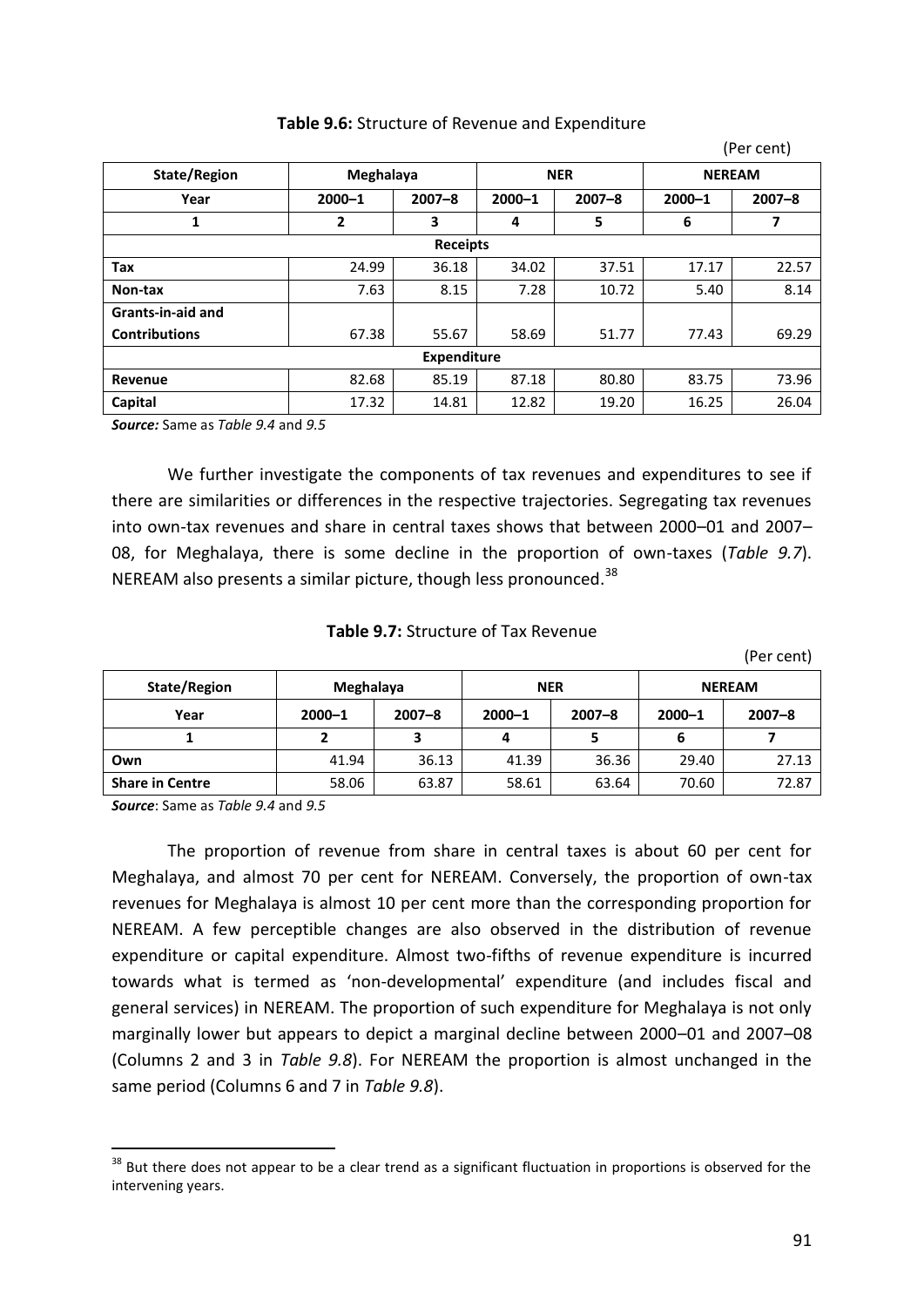Almost 60 per cent of developmental revenue expenditure in Meghalaya was incurred on social services in 2000–01. But this proportion has been declining and is close to one-half in 2007–08. Conversely, developmental revenue expenditure on economic services has increased in Meghalaya. The pattern is similar, though less pronounced for NEREAM (Columns 3 and 7 in *Table 9.8*).

In contrast to the revenue expenditure scenario, non-developmental capital expenditure entails only a small proportion that was less than 5 per cent of total capital expenditure in 2000–01. This proportion appears to be rising but remained less than 10 per cent in 2007–08. The remainder (above 90 per cent) is being incurred as developmental capital expenditure. Unlike the pattern emerging for developmental revenue expenditure, the proportion of developmental capital expenditure incurred on social services appears to be rising in Meghalaya. Again, in contrast to the scenario for developmental revenue expenditure, a larger fraction (between 60 to 70 per cent) of developmental capital expenditure goes towards economic services. The pattern is similar but relatively less pronounced for NEREAM.

(Per cent)

| State/Region                           |            | Meghalaya                  |            | <b>NER</b> |            | <b>NEREAM</b> |
|----------------------------------------|------------|----------------------------|------------|------------|------------|---------------|
| Year                                   | $2000 - 1$ | $2007 - 8$                 | $2000 - 1$ | $2007 - 8$ | $2000 - 1$ | $2007 - 8$    |
| 1                                      | 2          | 3                          | 4          | 5          | 6          | 7             |
|                                        |            | <b>Revenue Expenditure</b> |            |            |            |               |
| Non-developmental                      | 37.16      | 34.52                      | 39.35      | 38.58      | 39.37      | 39.24         |
| Developmental (of which)               | 62.84      | 65.48                      | 60.45      | 61.15      | 60.34      | 60.27         |
| Social services                        | 60.45      | 51.07                      | 64.14      | 57.71      | 56.38      | 53.21         |
| <b>Economic services</b>               | 39.55      | 48.93                      | 35.86      | 42.29      | 43.62      | 46.79         |
| <b>Grants-in-aid and Contributions</b> | 0.00       | 0.00                       | 0.20       | 0.26       | 0.29       | 0.49          |
|                                        |            | <b>Capital Expenditure</b> |            |            |            |               |
| Non-developmental                      | 3.64       | 7.07                       | 3.89       | 7.45       | 5.01       | 9.28          |
| Developmental (of which)               | 96.36      | 92.93                      | 96.11      | 92.55      | 94.99      | 90.72         |
| <b>Social services</b>                 | 36.01      | 41.89                      | 25.52      | 29.44      | 32.32      | 33.63         |
| <b>Economic services</b>               | 63.99      | 58.11                      | 74.48      | 70.56      | 67.68      | 66.37         |

*Source:* Same as *Table 9.4* and *9.5*

*Notes*: (a) Non-developmental expenditure covers expenditure on (i) organs of the state, (ii) fiscal services, (iii) interest payments and servicing of debt, (iv) administrative services, (v) pensions and other retirement benefits, and (vi) miscellaneous general services. Grants-in-aid and contributions cover expenditure on (i) assignments to local bodies and panchayati raj institutions, and (ii) aid materials and equipment.

(b) Developmental expenditure covers expenditure on social and economic services. The sum of their proportions is 100 per cent of developmental expenditure.

(c) The sum of expenditures on non-developmental, developmental, and grants-in-aid and contributions is 100 per cent.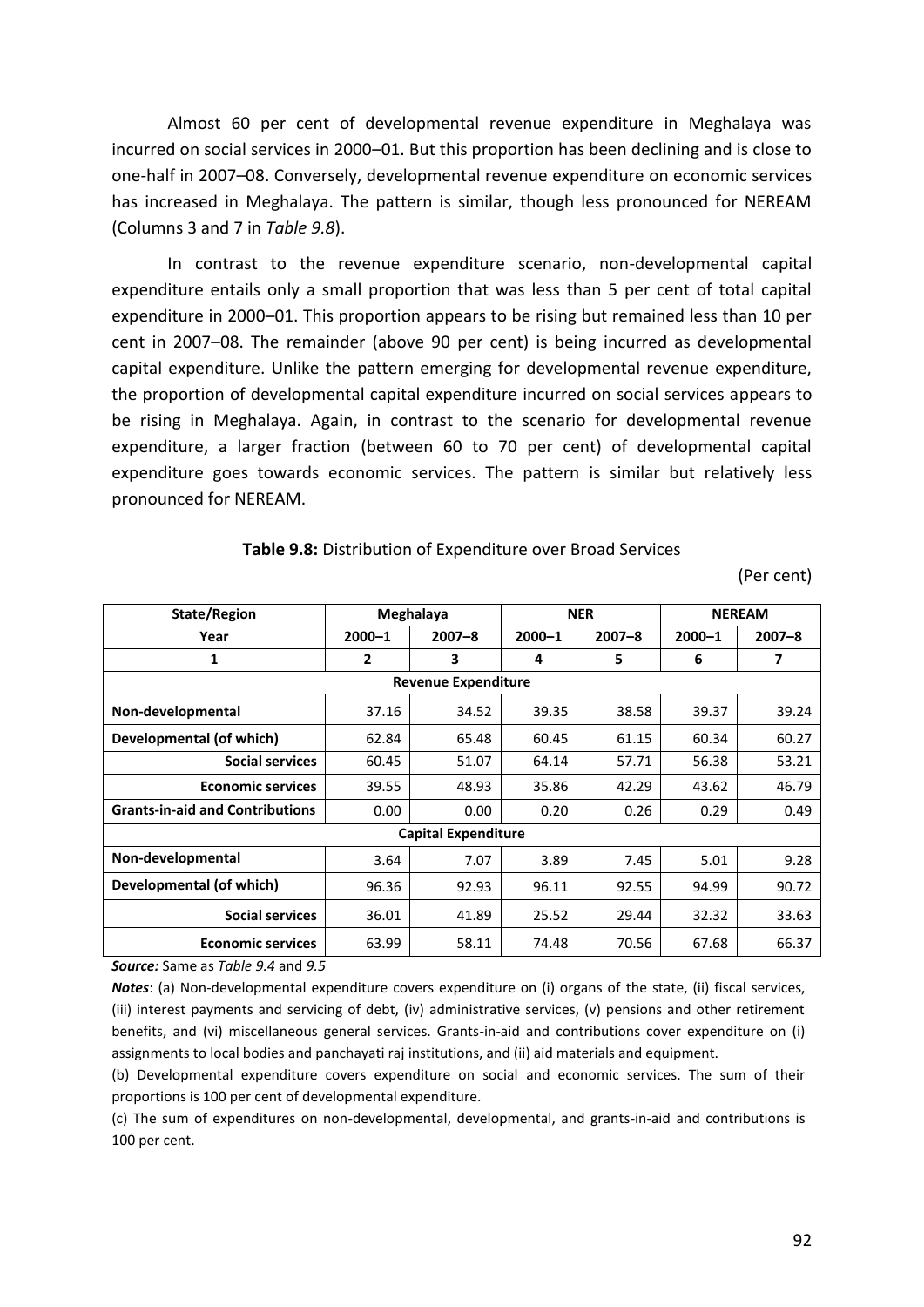As discussed earlier, differences in the growth rates of components of revenue and expenditure have affected their structures. In turn, this has affected the structure of deficits. From the beginning of the last decade, revenue deficits showed a decline, and for the NER states as a whole, revenue deficits were quickly transformed into surplus that has been rising. This reversal of deficits to surplus also has to do with the promulgation of fiscal responsibility and budget management (FRBM) acts, duly incentivised by the recommendations of the Twelfth Finance Commission. Unfortunately, the effort appears more to satisfy accounting prudence than to influence expenditure efficiency and effectiveness that improves outcomes.

Among several causes impacting GSDP of a state and its consequent resource mobilisation capacity, issues in extant governance in the state play a critical role. The present polity of the state of Meghalaya does not present itself as a coherent, synchronised, and harmonious institution. In particular, this impacts not only the direction of public expenditure, but more so its effectiveness. Analogously, it presents difficulties in exercising tax or revenue efforts, with consequent influence on scope, level, and coverage of public services.

#### **9.5 FINANCES OF THE AUTONOMOUS DISTRICT COUNCILS (ADCS)**

Information on finances of the ADCs is scanty and difficult to locate. In this section we discuss information on the KHADC and GHADC from two different sources. On the basis of analysis of this information, some observations on the working of these ADCs have been made.

Information on funds received by GHADC has been taken from the Expert Committee Report (2006). *Table 9.9* provides information on the funds received by GHADC over the last 10 years. However, no information on expenditure was available. It is reported that a large part of these funds is used to support salaries of a large number of employees and functionaries (1,213). Excerpts from the Report (see Box 9.1) provide additional insights into ongoing tensions between the state government and GHADC, which adversely impact development programmes.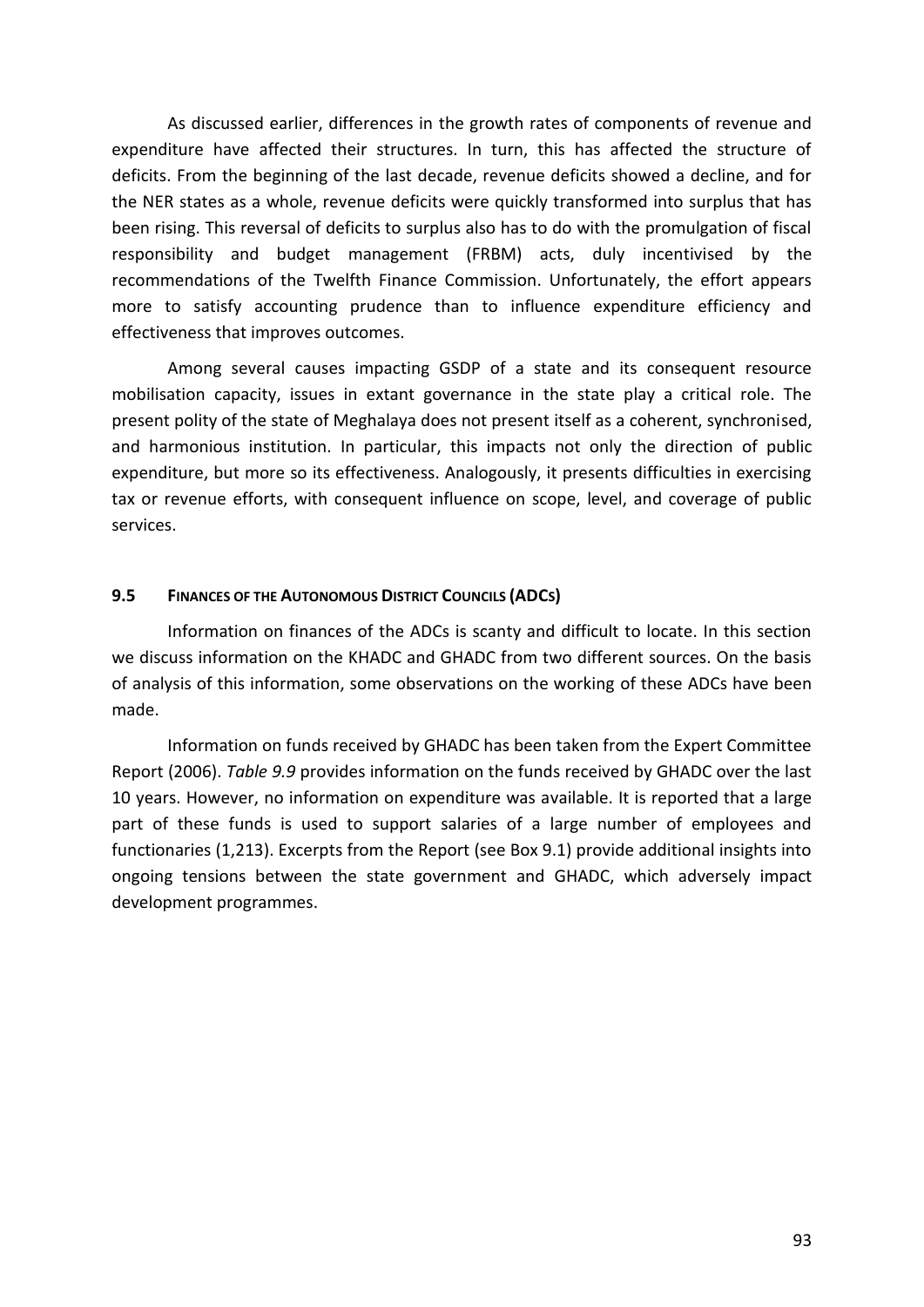#### *Box 9.1: Interactions between the State Government and the GHADC*

*Discussions with the councils revealed that no allocation has been received from the Twelfth Finance Commission in 2008 or 2009. Since 2005-06, the Council has not received funds from the Rural Development branch of the District Collector's office, because KHADC had not submitted its accounts, which has consequently affected the other two councils.* 

*Further, the state government has not released the Council's share of forest revenues and major minerals in time. The state government also did not inform the Council how much tax they were collecting in this regard. Earlier, the councils received a 40 per cent share, but this has been reduced to 25 per cent. Discussions revealed that much of the resources were used for salaries, allowances and other administrative expenditure. There were a large number of employees, including traditional functionaries to whom salaries and allowances were paid. It is entirely believable that very little funds are left for development, in the circumstances.*

*Discussions with the GHADC revealed that there is a routine failure to pay staff salaries in the council. Quite often delays in payment of salaries have resulted in gheraos of the council by distraught family members of the staff and even forcible closing down of the councils. These are hardly conducive to a strong district council, capable of shouldering responsibilities of development. Council representatives therefore made a strong case for the Council to receive money through the mechanism provided in Article 275(i) of the Constitution, directly from the centre.*

*Source: Expert Committee Report (2006)*

|                                    |                                                             | Funds received on account of the recommendations of the |        |
|------------------------------------|-------------------------------------------------------------|---------------------------------------------------------|--------|
|                                    |                                                             | Eleventh and Twelfth Finance Commissions                |        |
| Funds from<br>Centre               | Construction of council buildings through civil works       | 25.36                                                   |        |
|                                    | Grants-in-aid for council's own plan schemes from the Rural |                                                         |        |
| the                                | Development Ministry                                        |                                                         |        |
|                                    |                                                             | Grants-in-aid for rural road communication              |        |
|                                    |                                                             | Grants-in-aid for forest protection schemes and other   |        |
| the State                          |                                                             | development works and plantations                       | 20.09  |
| Government<br>Funds from           |                                                             | Grant for maintenance of enforcement staff              |        |
|                                    | Grants-in-aid for survey works and maintenance              |                                                         |        |
|                                    | Forest                                                      | Share of royalties from major and minor                 | 62.48  |
|                                    | branch                                                      | minerals                                                |        |
|                                    |                                                             | Sale of timber and other forest produce                 |        |
|                                    |                                                             | Professional taxes                                      |        |
|                                    | Taxation                                                    | Share of motor vehicle tax                              |        |
|                                    |                                                             | Taxes on cycles, carts and cars                         |        |
|                                    |                                                             | Land revenue                                            |        |
|                                    | Land                                                        | Revenue from haats, fisheries, cattle pounds,           |        |
|                                    | revenue                                                     | and ferry ghats                                         |        |
| Funds from Council's Own Resources | and other                                                   | Settlement premium                                      |        |
|                                    | taxes                                                       | House taxes                                             |        |
|                                    |                                                             | Water taxes and new connection charges                  |        |
|                                    | <b>Total</b>                                                |                                                         | 107.93 |
|                                    |                                                             |                                                         |        |

#### **Table 9.9: Receipts of GHADC (total of ten years)**

*Source:* Report of the Expert Committee (2006)

(Rupees crore)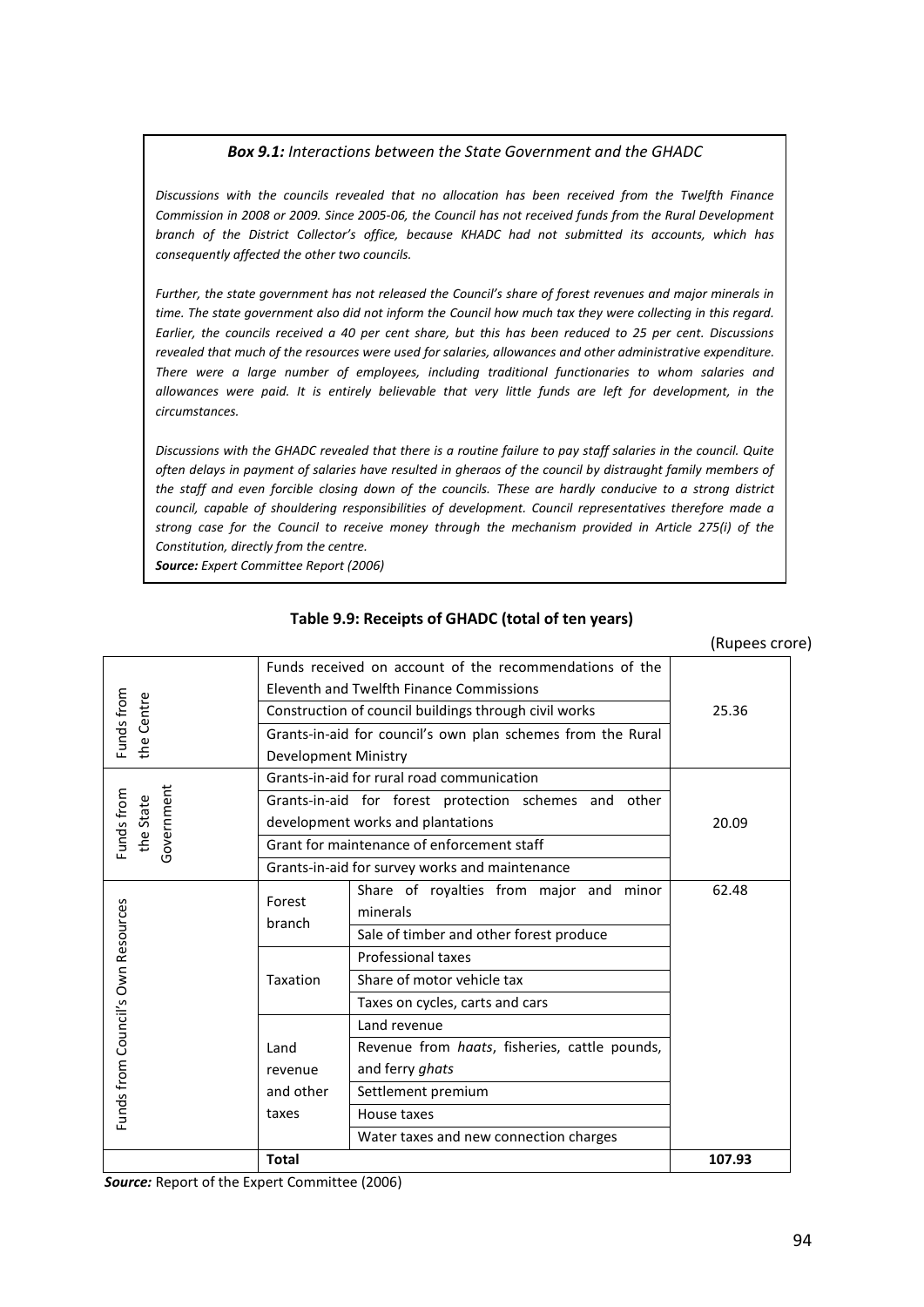Information on actual receipts and expenditure of the KHADC for the period between 2004–05 and 2007–08 has been obtained from its website and presented in *Table 9.10*. In 2005–06, expenditure by KHADC exceeded its receipts by almost one-quarter (*Table 9.10*). However, over the next two years, almost one-fifth of the receipts remained unexpended.

|                           |             |             |               | (Rupees)    |
|---------------------------|-------------|-------------|---------------|-------------|
|                           | $2007 - 08$ | 2006-07     | $2005 - 06$   | $2004 - 05$ |
| Receipts                  | 185,869,229 | 167,827,316 | 126,892,452   | 177,686,404 |
| Expenditure               | 148,831,417 | 135,819,645 | 156,977,853   | 163,336,712 |
| Deficit (-) / Surplus (+) |             |             |               |             |
| $(Row 1 - Row 2)$         | 37,037,812  | 32,007,671  | $-30,085,401$ | 14,349,692  |
| Row 3 / Row 1 (Per cent)  | 20          | 19          | $-24$         |             |

**Table 9.10:** Receipts and Expenditure of KHADC

*Source:* Authors' own computation, derived from Budget Papers, Khasi Hill Autonomous District Council

District councils have an important role to play in local development, but they lack both the capacity to function as modern development institutions and the trust of the state government and traditional institutions to effectively carry out their statutory functions. There is an urgent need for the district councils to reorient themselves to cope with the demands of development in Meghalaya. The state government, the central Ministry of Panchayati Raj, and the Governor's office have a huge task in facilitating this. Given the massive magnitude of gaps in existing capacity, a sustained effort in this direction is required. We feel a professional agency should be engaged for this task.

## 9.6 OTHER SOURCES OF PLAN FINANCING: NON-LAPSABLE CENTRAL POOL OF RESOURCES (NLCPR) AND **EXTERNALLY AIDED PROJECTS**<sup>39</sup>

#### **The Non-Lapsable Central Pool of Resources (NLCPR)**

The Non-Lapsable Central Pool of Resources (NLCPR) comprises the accrual of the unspent balances out of the 10 per cent earmarked for the NER in the budgets of various ministries and departments. The broad objective is to promote development of infrastructure in the NER by increasing the flow of budgetary financing for new infrastructure projects and schemes. This applies to both physical and social infrastructure, such as power, roads and bridges, and infrastructure for education, health, water supply, sports facilities, etc. Funds from the Central Pool can be released for state sector and central sector projects, but these funds are not meant to supplement the normal Plan programmes, either of the state governments or the central ministries, departments, and agencies.

1

 $39$  A list of externally aided projects is given in Annexure 9.A1, Volume II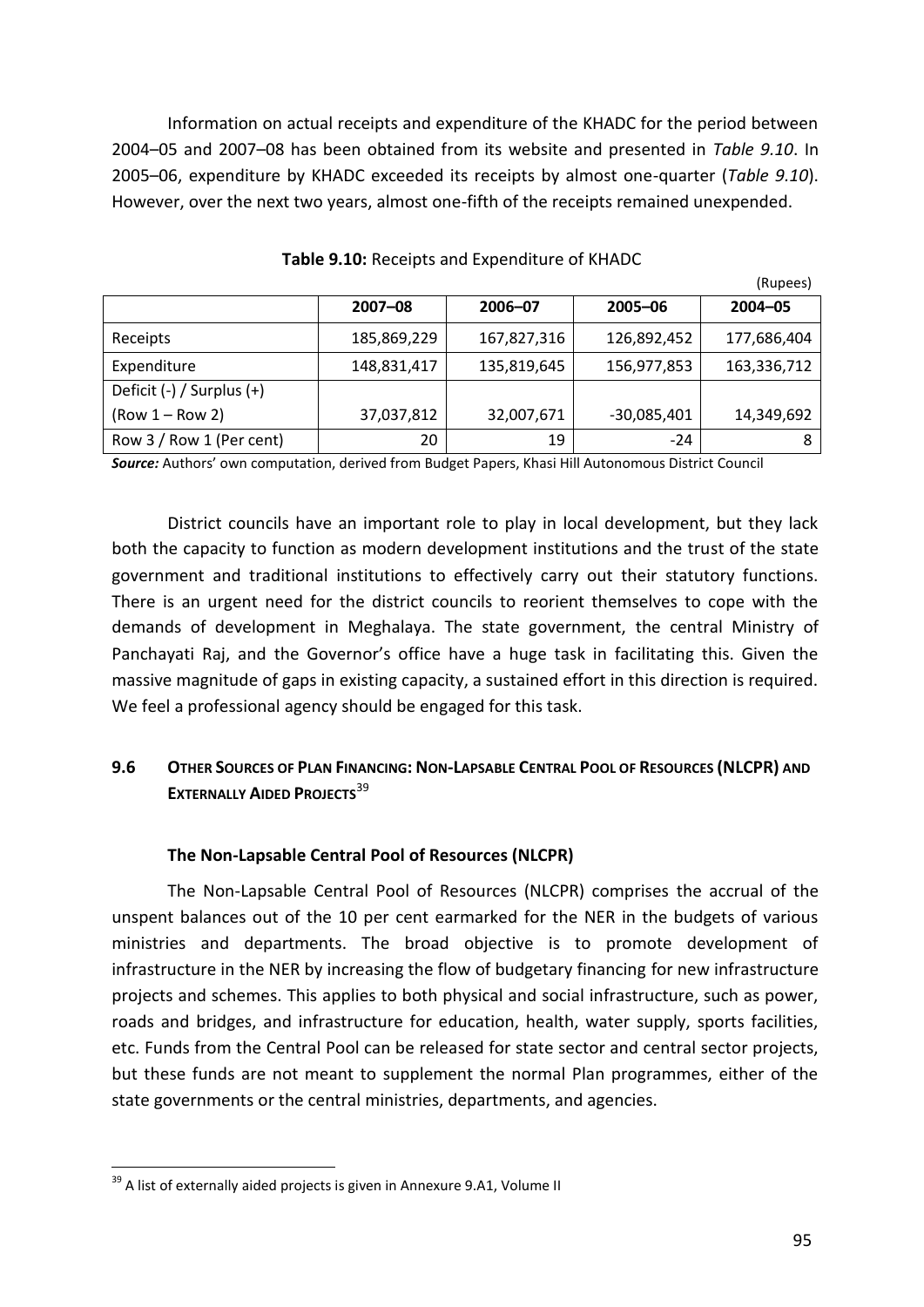Budgetary provisions for the north-eastern states in the central plan of various ministries and departments has steadily increased from Rs 3,211.00 crore in 1998–99 to about Rs 15,526.82 crore in 2008–09. In 2006–07, total expenditure by the central ministries and departments in the NER was Rs 9,723.06 crore, and during 2007–08 it was Rs 1,836.52 crore.

### *Box 9.2: New Guidelines for Administration of NLCPR Projects*

*New guidelines for administration of NLCPR were issued on 6 August 2009, aimed at speedy completion of these projects:* 

- *State governments have to submit annual priority lists along with concept papers by 30 November every year.*
- *Retention of projects by the Ministry is to be completed in a month's time.*
- *State governments have to submit DPRs of retained projects within two months of retention.*
- Examination of DPRs to be completed and projects to be sanctioned within two months of *completion of DPRs.*
- *State governments have to award the work by tendering within three months of sanction of the project.*
- *Funds in the sanctioned projects will be released in three instalments of 40 per cent, 40 per cent, and 20 per cent.*
- *Funds are to be utilised within 12 months of their release.*
- *State governments have to transfer funds to the implementing agency within 15 days of its release.*
- *State governments have to complete the project by the target date (as given in the DPR of the state government) with a six month leeway; otherwise it will receive no more funds from the Ministry, and will have to complete the remaining work with its own resources.*
- *If, during implementation of a project, a state government wants to change the completion schedule, it has to be done at the level of the state Chief Secretary and with specific reasons at least six months before the original date of completion.*

Of the 67 sanctioned projects for Meghalaya, only 18 have been completed so far (as on 30 September 2009). The remaining 49 projects are at various stages of implementation.